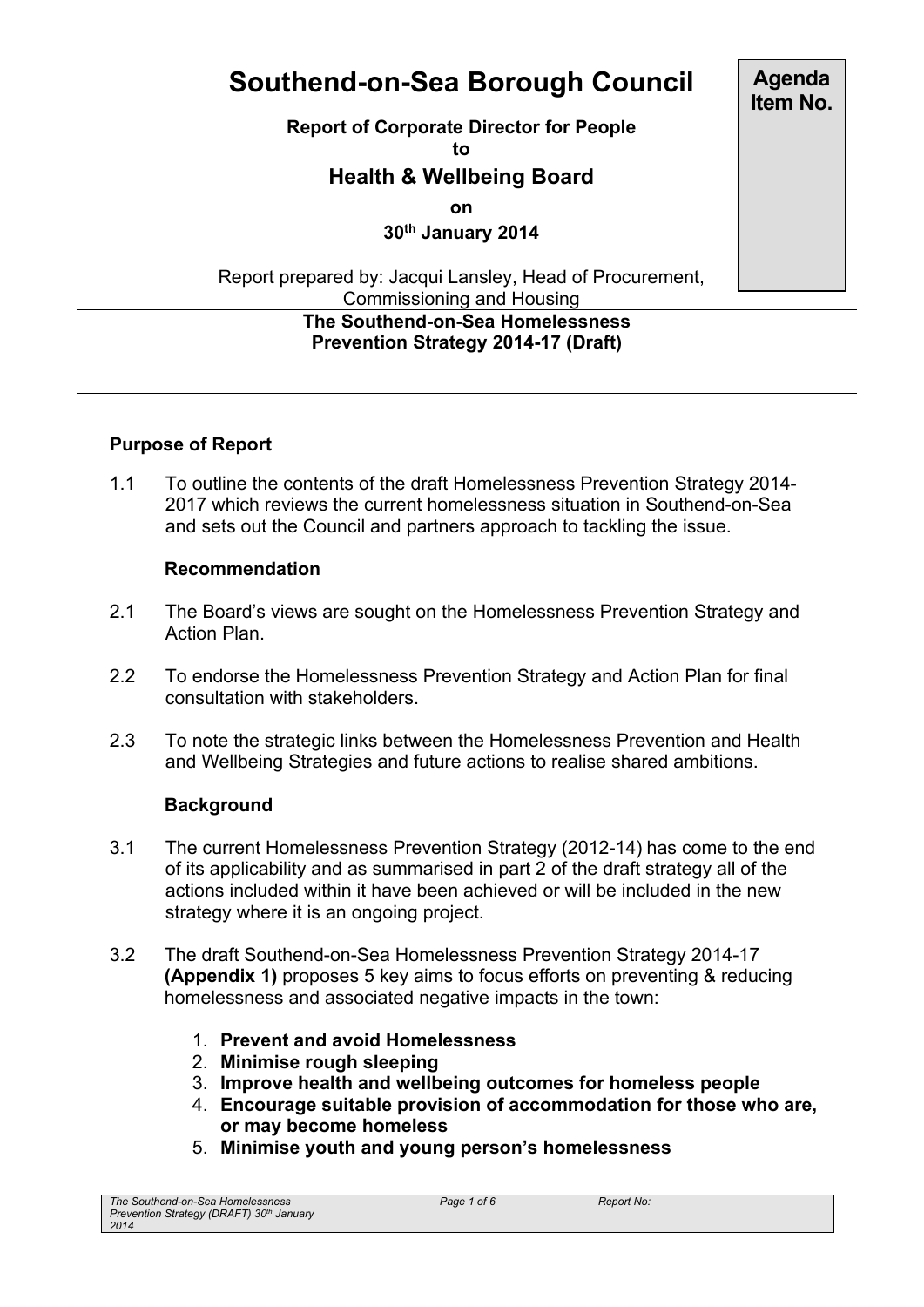- 3.3 The Homelessness Prevention Strategy forms part of a wider strategic framework with the Housing Strategy and Health and Wellbeing Strategy.
- 3.4 The aim of improving health and wellbeing outcomes for homeless people in the borough places an emphasis on the need for provision beyond housing when addressing homelessness issues.
- 3.5 To deliver the strategic aims it is proposed that the Action Plan **(Appendix 2)** will be set out for an initial one year period to enable a more agile approach in light of a fast changing economic, political and legislative environment. This will enable a formal review of progress one year after adoption of the Strategy and production of a revised action plan to continue progress. It will also enable large projects to be broken down into parts over the lifespan of the strategy and fit in with the annual budget setting process at the Council and partner organisations.

#### **Direct links to the aims of the Health and Wellbeing Strategy**

- 3.6 The 2013 2015 Health and Wellbeing Strategy includes many ambitions which are closely linked to the prevention and reduction of homelessness, including improving mental wellbeing, a safer population, living independently, maximising opportunity and housing. It sets out that the Health and Wellbeing Board will ensure that:
	- $\triangleright$  'partners work with the third and voluntary sector to tackle homelessness' and that
	- $\triangleright$  'there is greater joint commissioning, delivering health, social care and housing services in a more joined up way.'
- 3.7 The draft 2014-2017 Homelessness Prevention Strategy has been formulated to align with the strategic direction of the Health and Wellbeing Strategy and contribute towards the implementation of its ambitions.
- 3.8 In accordance with the Homelessness Act 2002 the Council has a statutory duty to conduct a review of homelessness in Southend and produce a Homelessness Strategy based on the findings of that review.
- 3.9 Under the Act, a Local Authority's Homelessness Prevention Strategy must ensure the satisfactory provision of support for people in their district who are or may become homeless or who have been homeless and need support to prevent them becoming homeless again.
- 3.10 Our review of homelessness has found that current approaches to dealing with the most entrenched rough sleepers in Southend could be improved. Some of our rough sleepers were homeless over a year ago, despite being known, and having contact with various teams and agencies. Furthermore, ad-hoc meetings are having to be called where the Authority become aware of specific situations that have reached crisis point. Improving how multi-agency work is coordinated for such clients would not only produce improved health and wellbeing outcomes for our residents but also ensure the efficiency of cross-partner involvement.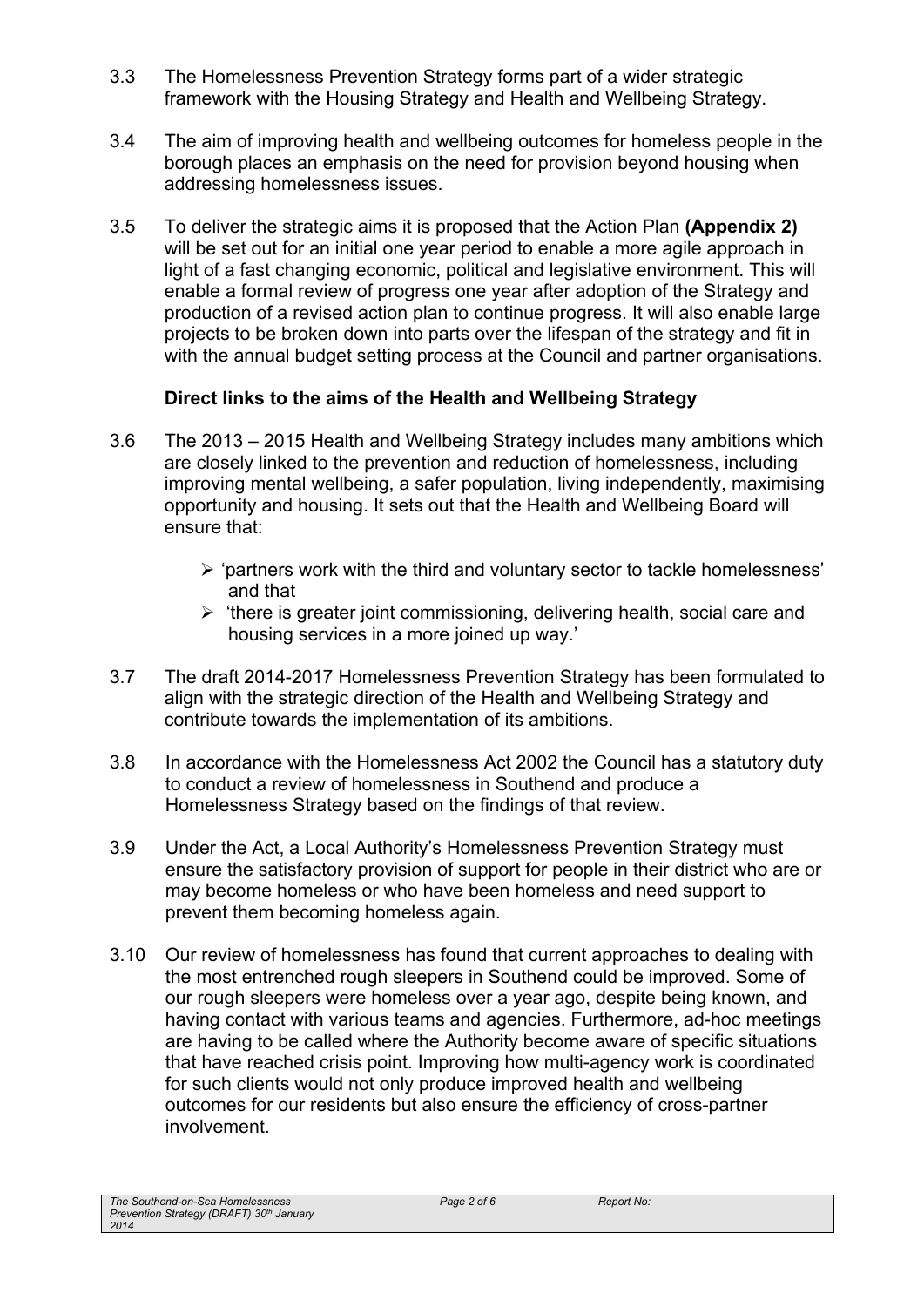- 3.9 A case conference approach to dealing with rough sleepers has shown willingness from key-agencies to improve partnership working but further development work is required in order to make this a success.
- 3.10 There has been a consistent message from a number of agencies around the requirement for a multi-agency panel that holds regular case conferences/updates to address the needs of homeless people with a dual diagnosis or additional, complex needs e.g. our most entrenched rough sleepers. However, in order to make such an approach effective further exploration is required to understand how processes for referring, prioritising and involving and measuring the progress of clients is required. Additionally, agencies need to sign-up to this approach and ensure regular staff attendance at such meetings and be given the authority and tools to put appropriate support in place quickly, this may require a degree of service flexibility. This proposal constitutes a major action within aim 3 of the draft action plan and it is proposed that it will be lead by the DAAT.
- 3.11 In order to review how this ambition can be realised the project team have organised a research trip to view a best practice example of the Making Every Adult Matter in Cambridge. Colleagues from housing, SEPT, DAAT, Community Housing, Supporting People, Essex Police, SMAART, Family Mosaic and HARP have been invited to a meeting with colleagues in Cambridge to gather best practice on their approach to coordinating support for adults with complex needs. The project has a track record of delivering significant savings and improving service delivery.
- 3.12 Following the outcome of the research trip the project team will assess the implications for service delivery in Southend. It is proposed that a report is produced outlining options for taking this forward locally to key stakeholders and the Health and Wellbeing Board.
- 3.13 It is also proposed that the outcomes of the project teams' work around complex needs are fed into the Joint Strategic Needs Assessment.

## **4. Other Options**

4.1 The Council has a statutory duty to produce a Homelessness Prevention Strategy.

#### **5. Reasons for Recommendation**

5.1 To fulfil the Council's statutory commitments as Homelessness Act 2002

## 6. **Corporate Implications**

## 6.1 **Contribution to Council's Vision & Corporate Priorities**

- $\triangleright$  Enable well-planned quality housing and developments that meet the needs of Southend's residents and businesses
- $\triangleright$  Reduce inequalities and increase the life chances of people living in Southend
- $\triangleright$  Continue to improve outcomes for vulnerable children and adults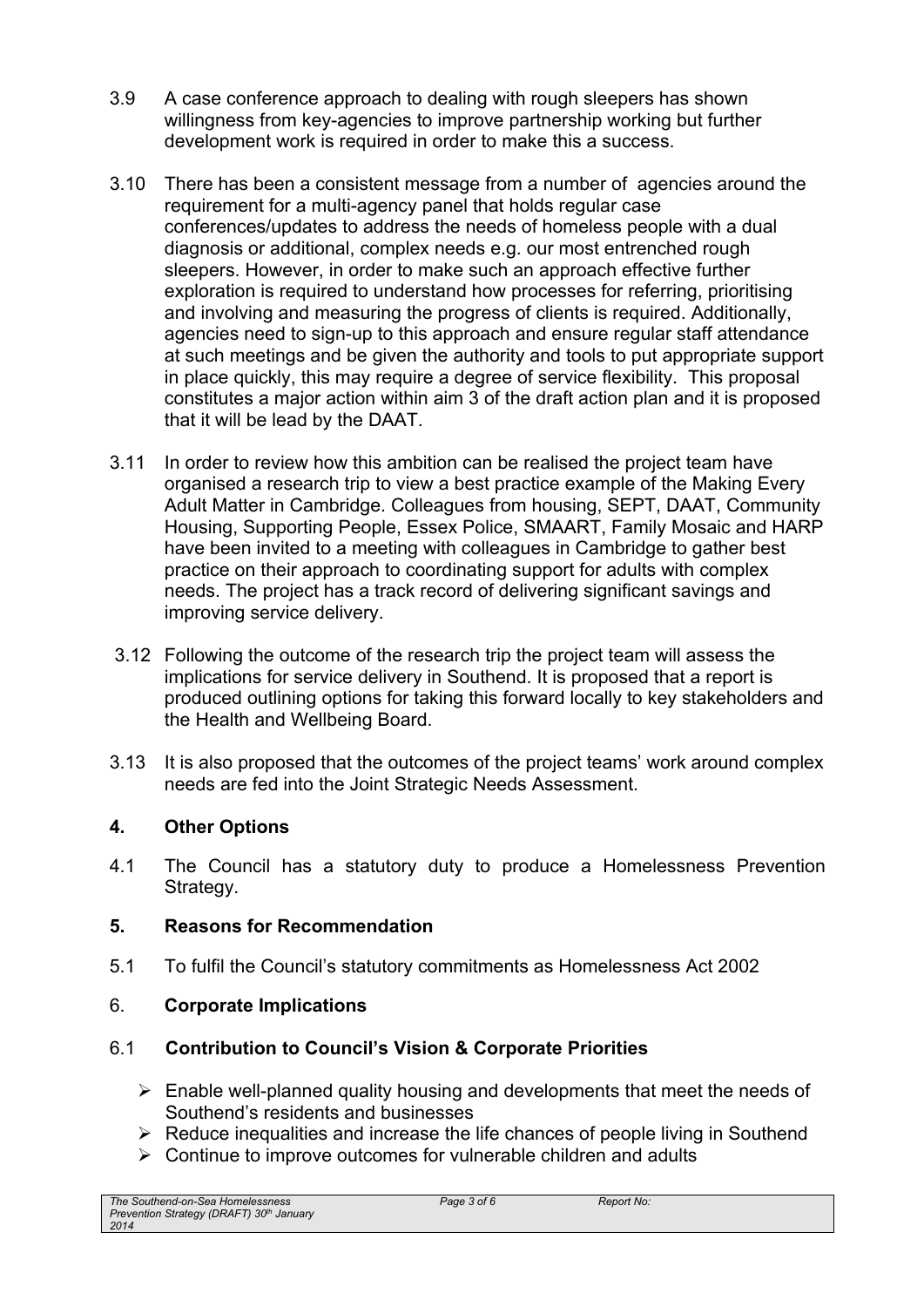### 6.2 **Financial Implications**

Due to there being a lack of formalised process, resources or service flexibility around dealing with rough sleepers with complex needs, duplication of work/meetings is currently taking place with little in the way of measurable results. At times, this has lead to the need for high-level involvement in such cases. A high level commitment to developing an approach for dealing with complex needs such as rough sleepers with a dual diagnosis could improve efficiency of staff engagement with clients and partners, ensuring the effectiveness of staff time and resource.

Where there are actions from the Homelessness Prevention Strategy which identify a budgetary element/implications these will be highlighted within the Action Plan.

Targets from the action plan will be met using existing budgets where possible and where additional funding is required this is highlighted in the action plan.

If following further investigation additional funding is required to complete an action this would require authorisation through the Council's budget and policy setting process.

The Action plan will be refreshed annually to allow for a re-appraisal of resource requirements in line with annual budget setting process.

The Action plan highlights the intention to identify and apply for any external funding which becomes available as appropriate.

#### 6.3 **Legal Implications**

The Council has a statutory duty to develop and publish a homelessness strategy that is based on the findings of a review, and for the strategy to ensure the satisfactory provision of support for people who are, or may become homeless.

A failure to adopt improved approaches to dealing with entrenched rough sleepers with complex needs (such as a dual diagnosis) upon identifying this as an issue, may mean that the 'satisfactory provision of support' is not in place for Southend's homeless.

#### 6.4 **People Implications**

The strategy aims to improve the range and quality of housing and support options available to people who are homeless or threatened with homelessness.

#### 6.5 **Property Implications**

None identified.

#### 6.6 **Consultation**

A consultation exercise was undertaken on the Aims and Actions for the strategy in order to capture key stakeholder views and help to ensure the Strategy is accepted by all delivery partners.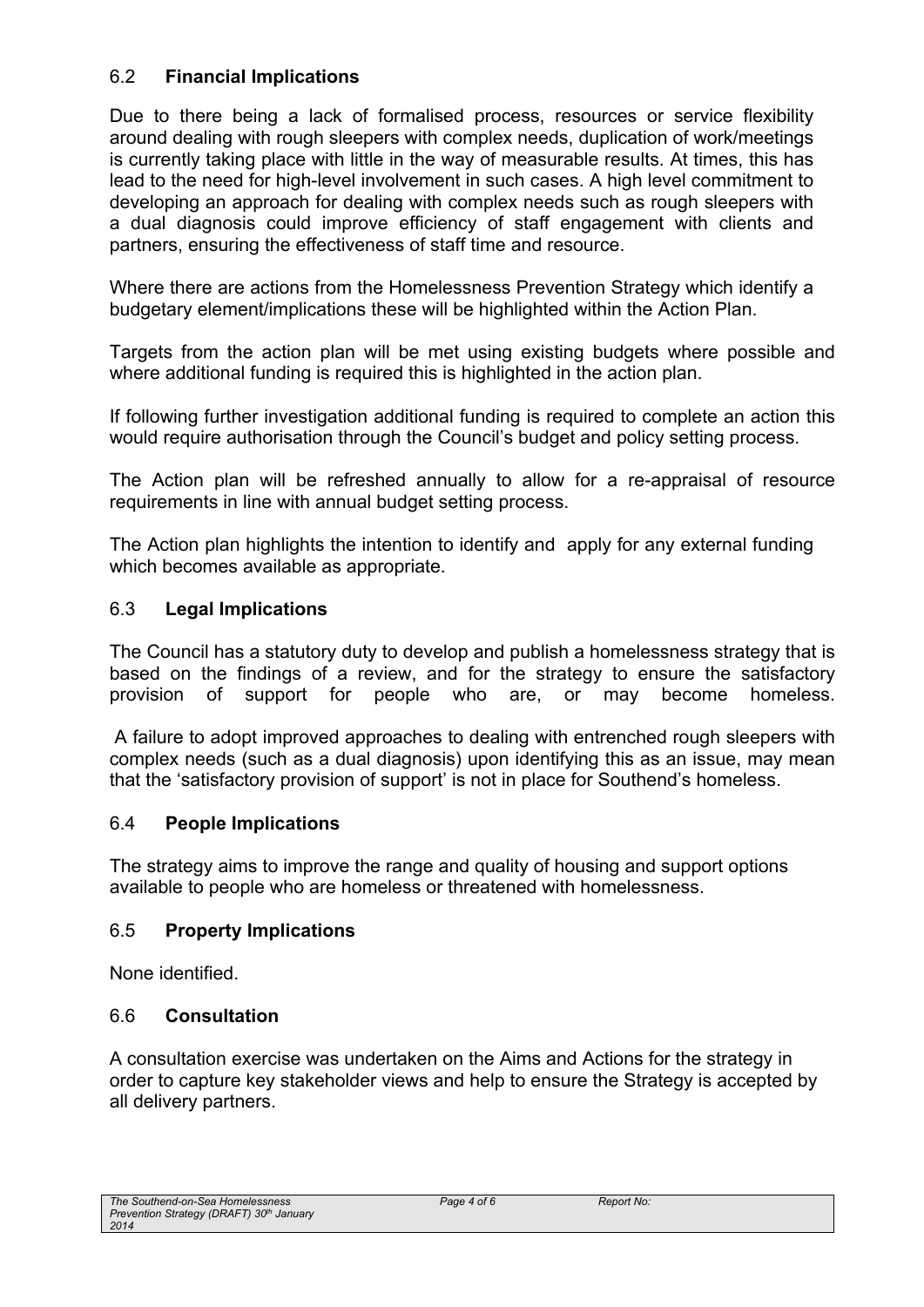Consultation activity included a workshop event with stakeholders, attending associated forums with voluntary sector partners in addition to consultation via the Council's website and meetings with individual stakeholders to discuss actions.

All comments from the consultation were taken into account with some being incorporated into the Action Plan and some being incorporated in to the Strategy itself.

A final consultation meeting with stakeholders is planned in early February to receive final comments and finalise and agree ownership of actions.

The Strategy is being reviewed by Pre-cabinet scrutiny on  $30<sup>th</sup>$  January 2014 and comments from this meeting will be fed-in to the strategy.

#### 6.7 **Equalities and Diversity Implications**

A full Equality Analysis will be completed prior to Cabinet submission.

#### 6.8 **Risk Assessment**

The failure to adopt improved approaches to coordinating support for rough sleepers with complex needs could result in the loss stakeholder support and buy-in to the wider Homelessness Prevention Strategy.

Failure to produce and implement the actions from a robust homelessness prevention strategy could have serious financial risks for the Council and partners and result in an increase in social problems in the town.

In order to ensure that the strategy is robust the strategy has been developed in partnership with and using intelligence from other agencies who deal with homelessness in Southend. The strategy is based on demonstrable evidence of demand for homelessness services and a review of national economic and political trends which may affect demand in future.

#### 6.9 **Value for Money**

The format for the Homelessness Prevention Strategy has been reviewed to ensure that bureaucratic burden is reduced to achieve Value for Money.

Targets from the action plan will be met using existing budgets and where additional funding is required this is highlighted within the action plan.

The strategy highlights opportunities for cost savings to be realised through partnership working and this will be further investigated as part of the action plan.

#### 6.10 **Community Safety Implications**

A coordinated approach to tackling homeless will have a positive impact on community safety.

#### 6.11 **Environmental Impact**

It is not considered that the strategy will have any notable Environmental Impact.

| The Southend-on-Sea Homelessness                     |
|------------------------------------------------------|
| Prevention Strategy (DRAFT) 30 <sup>th</sup> January |
| 2014                                                 |